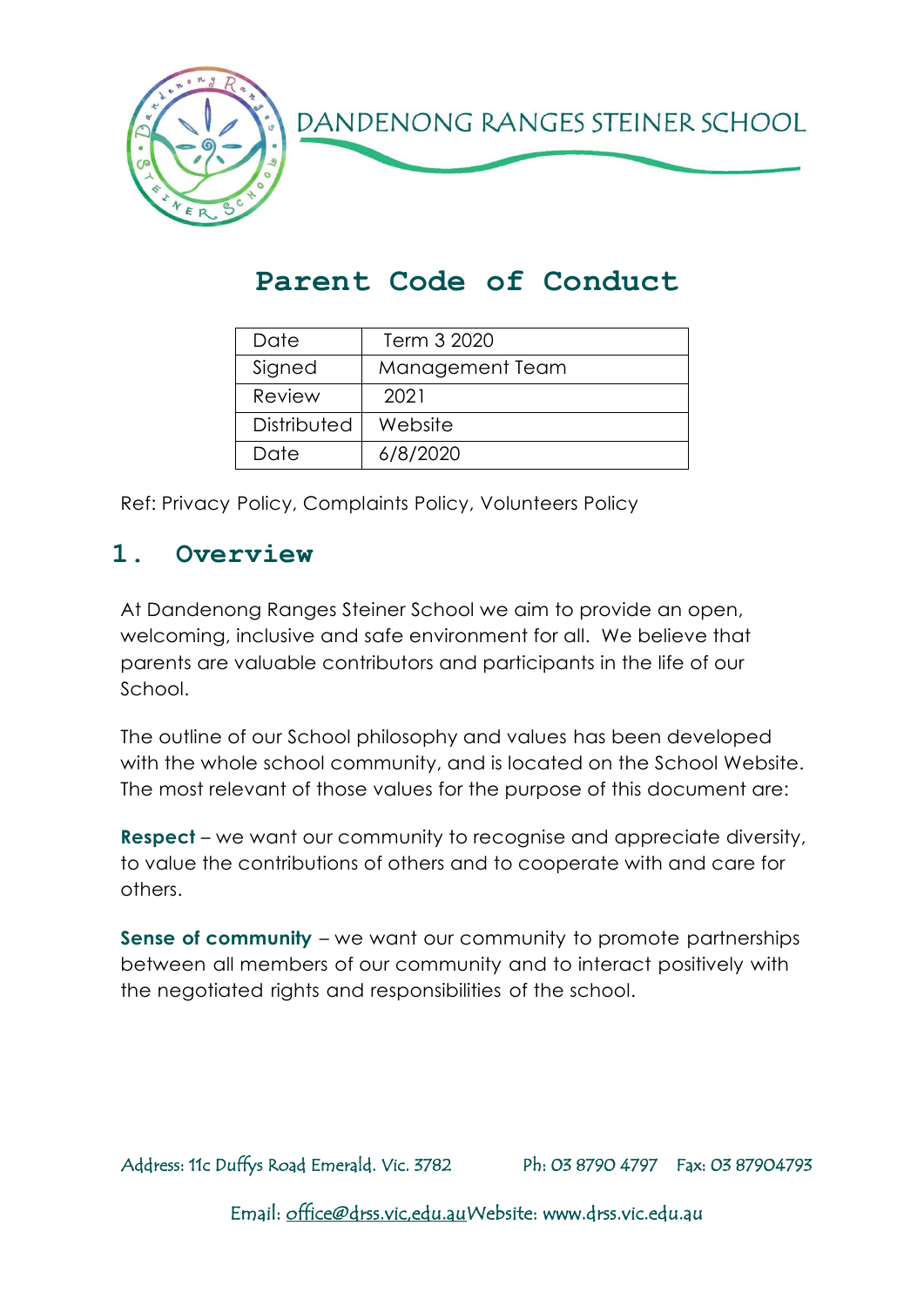The conduct of school staff is regulated by:

- The Victorian Institute of Teaching Code of Conduct for Teachers, and/or
- The Independent Schools Victoria Code of Conduct for Teachers.

This Parent Code of Conduct outlines the way in which our community requires all parents and family members to conduct themselves when visiting our school, participating in school activities and communicating with members of our school community (including students, school staff, other parents and visitors to our school).

# **2. Scope**

This Code applies to all adults including parents, guardians, step-parents, grandparents, extended family, babysitters and any others while involved in activities or communication related to Dandenong Ranges Steiner School. For convenience, the term "parents" will be used throughout the document.

## **3. Other School Policies That May Be Relevant to Parent Conduct**

This Code applies to all adults including parents, guardians, step-parents,

- Privacy Policy
- Complaints Policy
- Volunteers Policy

## **4. Other Legislation That May Be Relevant to Parent Conduct**

Working with Children Act, Privacy Act

### **5. General principles that always apply**

a) **Communication** Parents will use courteous and acceptable written and spoken language in all communications with students, staff and other parents and members of the school community.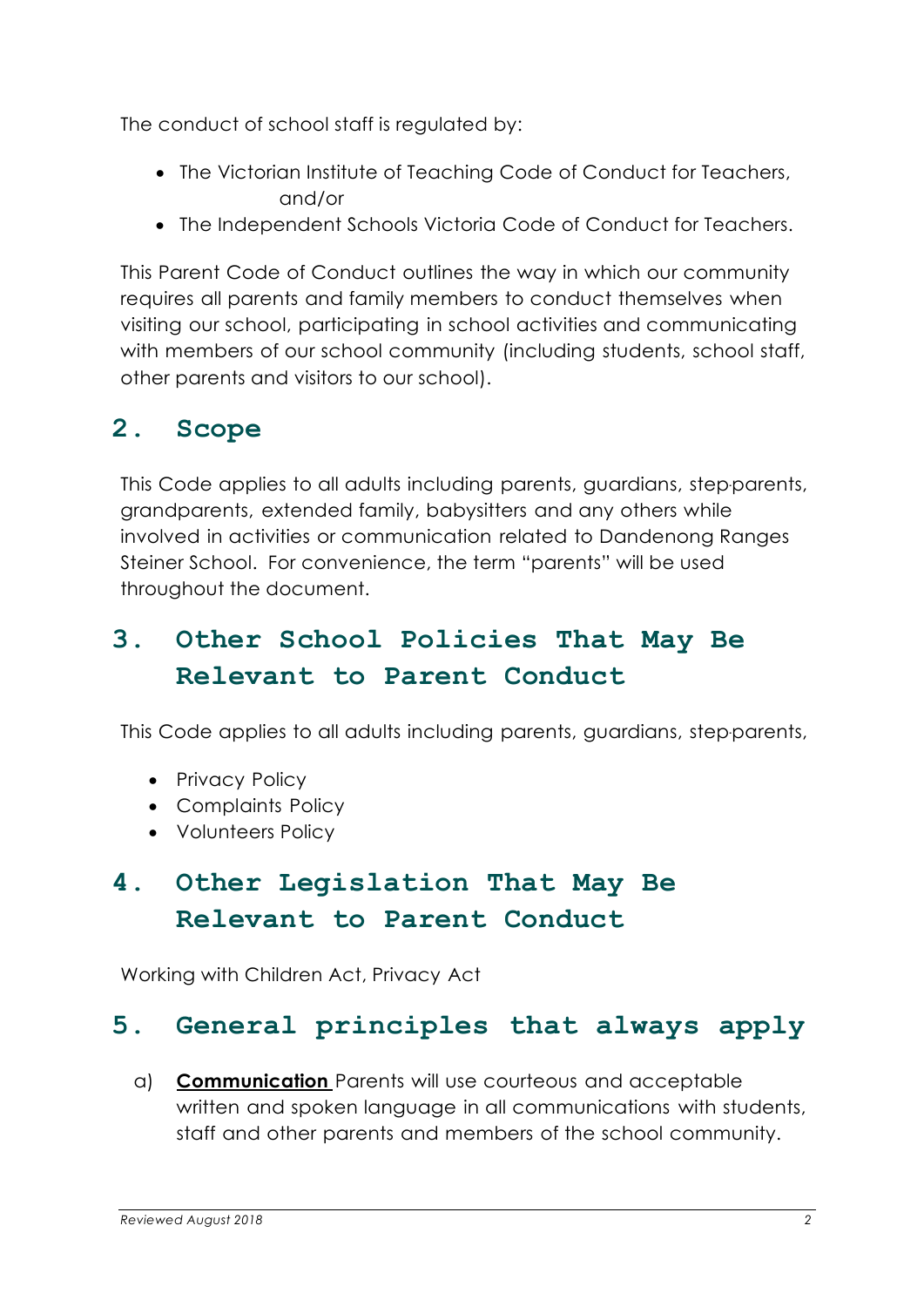No profane, insulting, harassing, aggressive or otherwise offensive language may be used.

- b) **Ethical Conduct** Parents should act in the best interests of students, their families and staff members. They must not engage in malicious or judgemental gossip, and should ensure that anything they say about others is fair and truthful.
- c) **Respect** We value our diverse community and respect the rights, religious beliefs and practices of individuals and their families. We respect points of view that are different from our own and all members of our community must refrain from actions and behaviour that constitutes harassment, discrimination or vilification.

### **6. When visiting school**

- a) The Victorian Schools Reference Guide item 4.16.2 requires all visitors to the school during school hours to sign a visitors' register located at the school office, so that their presence in the school is recorded in the event of an emergency.
- b) Parents must comply with all safety and emergency procedures in place at our School and in the event of an emergency while they are on school grounds they will follow the instructions given by any member of school staff.
- c) When attending any kind of school assembly or public meeting parents should listen respectfully, in the same manner required of students and staff, and refrain from creating any noise or disturbance during performances or speeches by students, staff or visitors.
- d) Parents must treat all other visitors to our school with courtesy and respect.
- e) Parents should avoid interrupting or distracting teachers while classroom instruction or learning activities are underway.
- f) A parent may not discipline a child who is not theirs or speak to a child who is not theirs about their, or anyone else's behaviour. This is the role of teaching staff. Being approached by an adult they do not know can be distressing for children. Parents should therefore raise any behavioural, bullying or peer group issues with a member of the teaching staff and it is the teacher's responsibility to deal with these issues. (Common sense would apply in an emergency where a child is at risk of harm or where a parent is supervising a small group of students on an excursion.)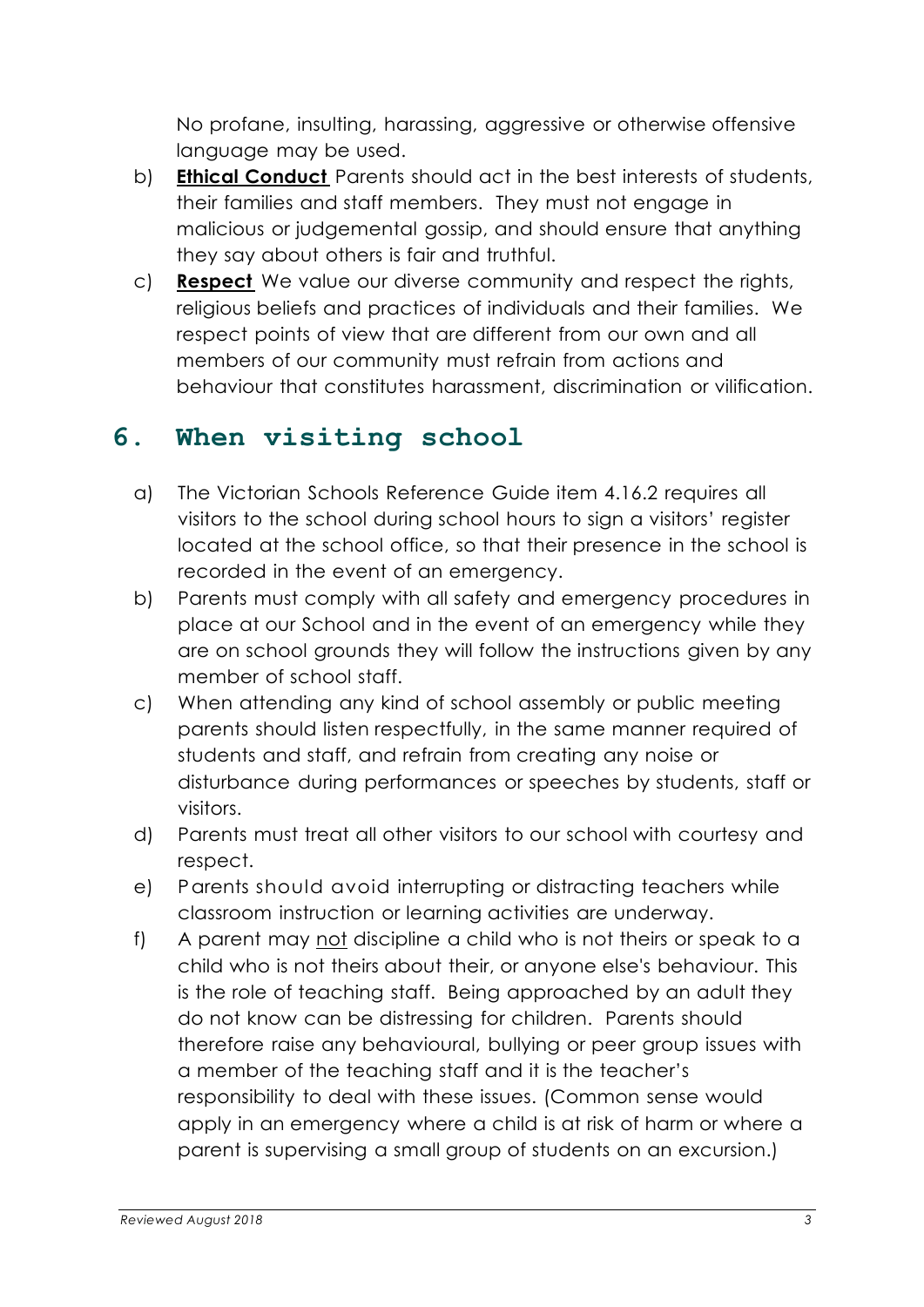- g) When visiting a classroom, parents accept the authority of the teacher (or teachers) and that they are in attendance on the teacher's terms. Teacher's value parental involvement and assistance, but they may ask a parent to leave a classroom or class activity for any reason, but not limited to:
	- i. parental assistance not being required at the time;
	- ii. parental presence in the classroom or at the activity is disturbing or distracting to any student or teacher;
	- iii. the parent is not in control of their emotions.

### **7. When communicating with school staff**

- a) All school staff are entitled to a safe and happy work environment. This is in the best interests of our children as well as staff themselves. Parents should therefore ensure that their interactions with staff do not create unnecessary stress and anxiety.
- b) The priority for school staff is the welfare and education of all children in the school. School staff are therefore not required to respond to emails and telephone calls instantaneously. Normal service standards suggest that an acceptable response time for emails is 2 working days. Responses are not expected outside normal working hours or during school holidays unless it is an emergency.
- c) The time available for parents to meet with staff is limited and must be scheduled at a time that does not disrupt the classroom. Parents should be mindful of the teacher's time, communicate the reason for the meeting and allow the teacher time to prepare, unless there is a genuine emergency that needs to be discussed.

### **8. When communicating with other parents**

a) Parents should respect the privacy of other parents' email addresses and will not send unsolicited emails or "spam" to school parents or forward unsolicited emails or spam that they receive to other parents. Parents will not forward other parents' email addresses without their permission. Parents provide their email address to the school in order to receive communications from the school about school related matters and their child. The school will not give out the email address of parents to other parents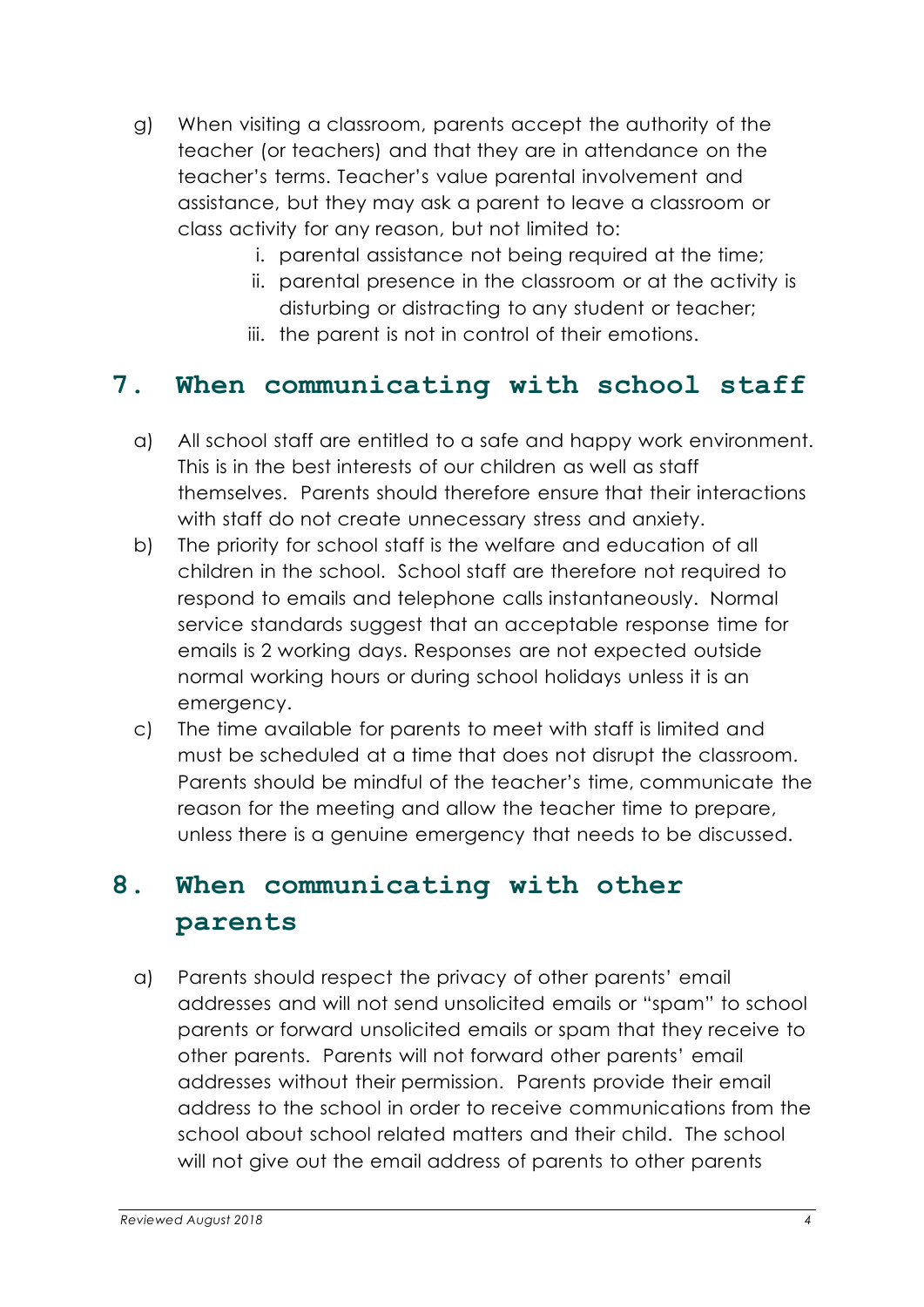without permission. Parents give their email addresses to class representatives in order to receive communications about class activities, get togethers for their child's class, and to establish rosters for classroom help, fundraising activities and so on. Class representatives will not pass on parent email addresses to other parents without permission.

- b) Parents who act as class representatives, event coordinators, and so on, are valued volunteers who play a critical role in our community and commit a great deal of time for the benefit of all.
- c) Apart from the general principles that always apply, parents should be particularly sensitive about the manner in which they provide feedback and ask questions of hardworking volunteers.

### **9. When making a complaint**

Parents have the right to raise issues and concerns related to the education of their child or school matters. Parents should ensure that they raise their issues and concerns with the right person and follow the correct communication channels. When making a complaint parents should refer to:

The Complaints Policy, which is available on the School Website and at the office

Parents must follow the procedures outlined in above. It is a breach of this Parent Code of Conduct to make a complaint in a way that is not consistent with the Complaints Policy, especially when the complaint is about a teacher or member of school staff.

## **10. Consequences of a Breach of Parent Code of Conduct**

Any parent, member of school staff or student may notify the Management Team of a possible breach of the Parent Code of Conduct. They will investigate the complaint and if satisfied that a breach has occurred:

a) provide a first and final warning that a breach of the Code of Conduct has occurred and that a further breach will not be tolerated;